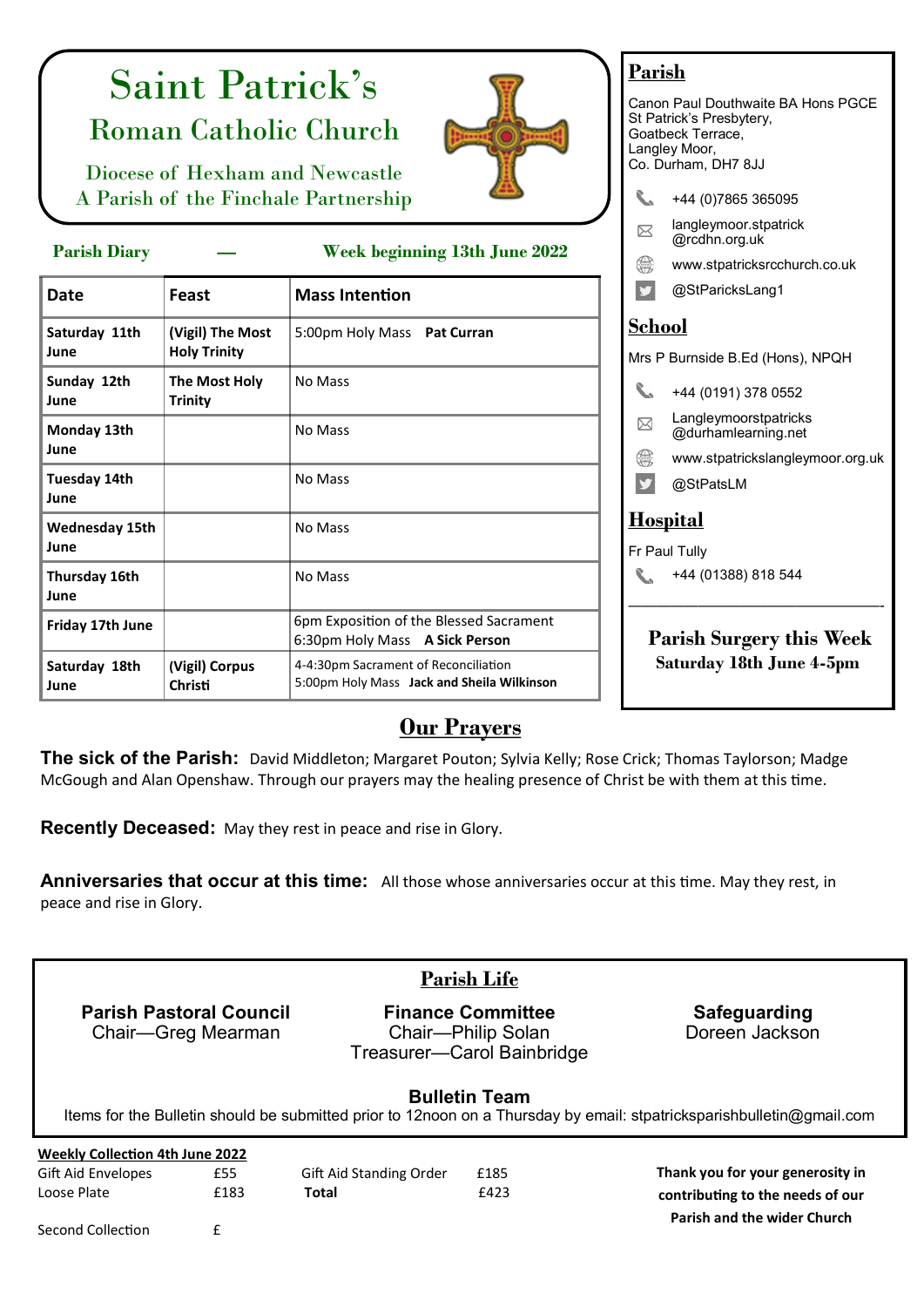## **Latest News…**

#### **Tonight we welcome Fr Eugene Terngohol Lugah MSP who will celebrate Mass with us. There will be a retiring collection for the missions.**

**Liturgy Rota: Tonight**—Anne Davies and Joanne Lidster **18th June—**No Liturgy

**Welcomer Rota: Tonight**—Halina Holman and Jenny Farthing **18th June**—Tricia Whitfield and Kevin Boyle

**Readers Rota: Tonight**—Greg Mearman and Brooklyn Marshall

**18th June**—Stella Foody and Andrew Everett

**Eucharist Rota: Tonight**—Halina Holman **18th June**—Irene Carey

#### **Sacrament of Reconciliation:**

As well as the times given before the Vigil Mass on a Saturday, Canon Paul is very happy for anyone to make an appointment with him, to receive the Sacrament of Reconciliation.

**First Holy Communion** Will take place on Saturday 18th June at the Vigil Mass. Cake and refreshments will be available to celebrate, in the garden, after mass—weather permitting. The Piety Stall at the rear of the church has a large selection of cards and gifts available for those wishing to commemorate first Holy Communion candidates. There are also cards and gifts available for other occasions.

#### **Covid 19 Guidance:**

In line with advice from the Catholic Bishops' Conference of England and Wales and the Diocese of Hexham & Newcastle, it was agreed at the Pastoral Parish Council that we should follow their recommendations concerning the wearing of face coverings. Those who wish to wear a face covering may do so during the celebration of Mass. When participating with Congregational Singing parishioners are encouraged to wear a face mask.

#### **Summer FUN and Barbecue – Sunday 24th July at 2pm:**

Canon Paul and the PPC are planning a fun afternoon for the Parish and would like your help with the following: -

**1.** We will have a Tombola stall and a box will be available at the back of church for any donations.

**2.** Anyone with a large barbecue, who would be willing to lend it for the function please see Canon Paul or Greg Mearman. More details will follow soon.

**Thank You for any help you can give.** 

#### **Pope Francis' Prayer Intention for June:**

We pray for Christian families throughout the world; may they embody and experience unconditional love and grow in holiness in their daily lives.

#### **Cycle of Prayer for Summer:**

During the Summer period we are asked to pray for the following— A Deeper Understanding between Christians and Jews; Those Who Suffer Persecution, Oppression and Denial of Human Rights; Europe; Human Life; Seafarers.

#### **A note from Canon Paul....**

"I would like to thank everyone for their kind words and good wishes following the announcement last week of my impending move to Hartlepool. My time with you, whilst short, has been joyous and rewarding and while we await an announcement as to my replacement, I look forward to the remainder of my time with you over the summer months.

When a priest is ordained he promises obedience to the Bishop. I know that Bishop Robert, who ultimately has responsibility for the whole diocese, has asked me to accept this new and challenging assignment because he recognises in me the God given gifts needed for task at hand. In accepting this assignment willingly, I am not only being faithful to the promise of obedience that I made some 24 years ago but also accept it, believing that the Holy Spirit continues to send God's workers where they are needed most.

Please continue to keep me in your prayers as I do you."



#### **Readings for Corpus Christi:**

First Reading – Genesis 14:18-20 Second Reading – 1 Corinthians 11:23-26 Gospel – Luke 9:11-17



#### **Quotes of the week:**

With thanks

"A friend is a loved one who awakens your life in order to free the wild possibilities within you." *John O'Donohue*  "You must not hide the gifts God has given, but use them in his service." *Cornelia Connelly*



Canon Paul, *people say one person can't make a difference in the world… but we know that isn't true,* 

*because we've seen the difference you make in the lives of those around you.* 

Please continue to support Canon Paul in his pastoral work and remember him in your prayers.

Prayer For The SYNOD. We stand before You, Holy Spirit, as we gather together in Your name. With you alone to guide us, make Yourself at home in our hearts. Teach us the way we must go and how we are to pursue it. We are weak and sinful; do not let us promote disorder. Do not let ignorance lead us down the wrong path nor partiality influence our actions. Let us find in You our unity so that we may journey together to eternal life and not stray from the way of truth and what is right. All this we ask of You, who are at work in every place and time, in the communion of the Father and the Son, forever and ever. Amen.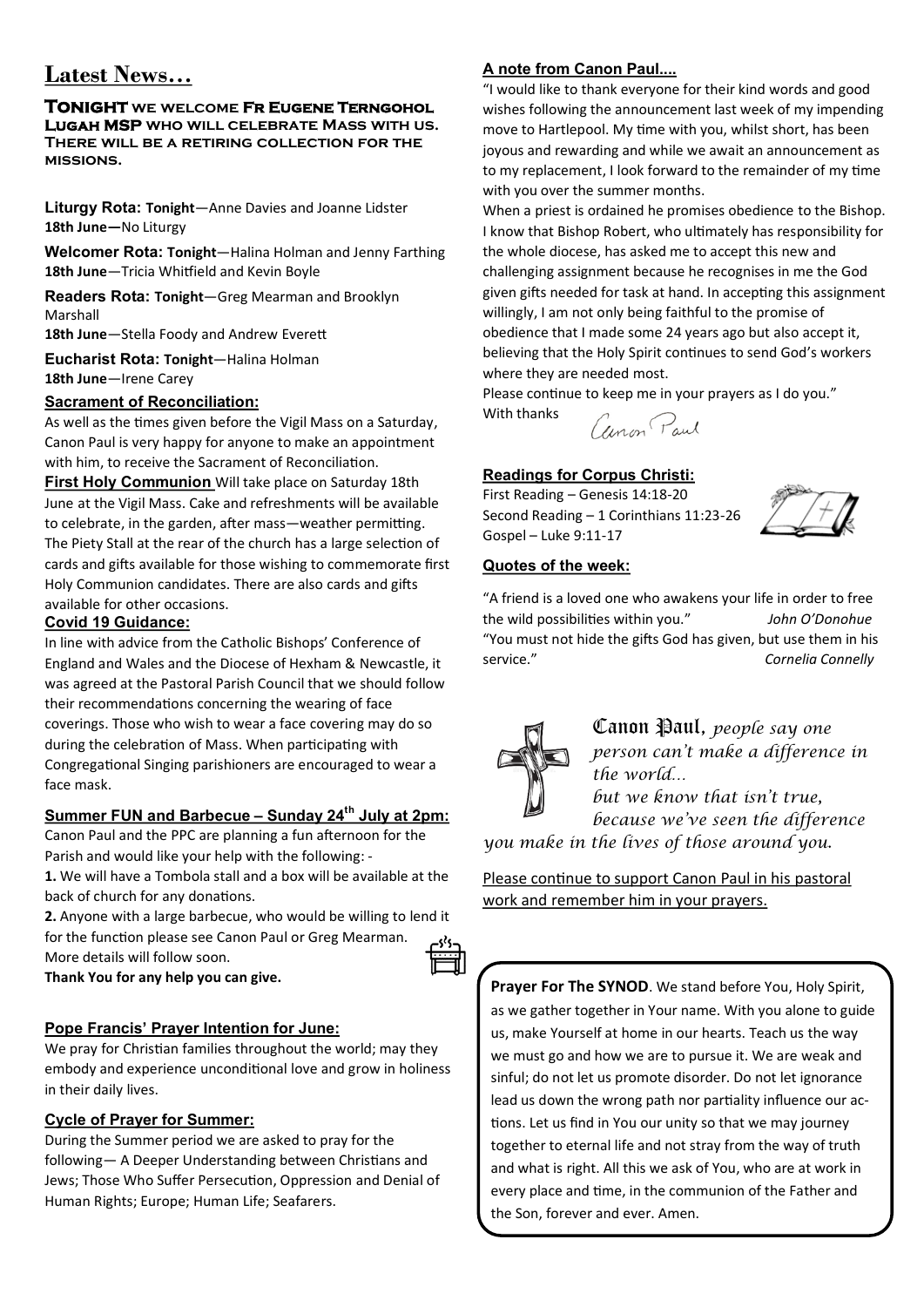# This Sundays Reading The most holy trinity—Year C

First Reading: Before the earth came into being, Wisdom was born Proverbs 8:22-31

The Wisdom of God cries aloud:

## The Lord created me when his purpose first unfolded, before the oldest of his works. From everlasting I was firmly set, from the beginning, before earth came into being. The deep was not, when I was born, there were no springs to gush with water. Before the mountains were settled, before the hills, I came to birth; before he made the earth, the countryside, or the first grains of the world's dust. When he fixed the heavens firm, I was there, when he drew a ring on the surface of the deep, when he thickened the clouds above, when he fixed fast the springs of the deep, when he assigned the sea its boundaries – and the waters will not invade the shore – when he laid down the foundations of the earth, I was by his side, a master craftsman, delighting him day after day, ever at play in his presence, at play everywhere in his world, delighting to be with the sons of men. **Response:** How great is your name, O Lord our God, through all the earth! **Second Reading: The love of God has been poured into our hearts Romans 5:1-5** Through our Lord Jesus Christ, by faith we are judged righteous and at peace with God, since it is by faith and through Jesus that we have entered this state of grace in which we can boast about looking forward to God's glory. But that is not all we can boast about; we can boast about our sufferings. These sufferings bring patience, as we know, and patience brings perseverance, and perseverance brings hope, and this hope is not deceptive, because the love of God has been poured into our hearts by the Holy Spirit which has been given us. Gospel Acclamation: Alleluia, Alleluia! Glory be to the Father, and to the Son and to the Holy Spirit., the God who is, who was, and who is to come. Alleluia!! **Gospel Reading: The Spirit of truth will lead you to the complete truth John 16:12-15** Jesus said to his disciples: 'I still have many things to say to you but they would be too much for you now. But when the Spirit of truth comes he will lead you to the complete truth, since he will not be speaking as from himself but will say only what he has learnt; and he will tell you of the things to come. He will glorify me, since all he tells you will be taken from what is mine. ffather Son is not Everything the Father has is mine; that is why I said: God *All he tells you will be taken from what is mine.*' IG Sviri